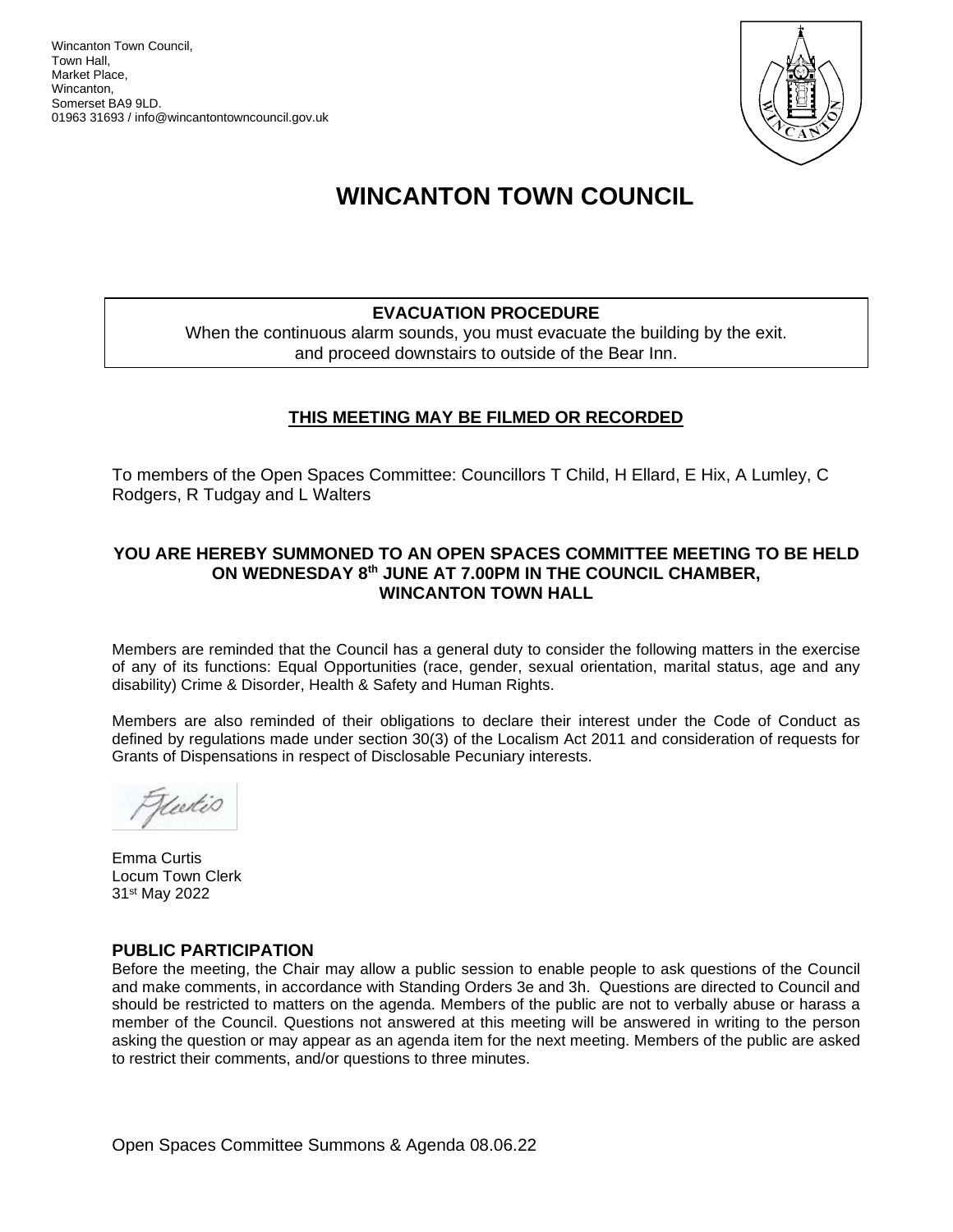# **AGENDA**

#### **1. ELECTION OF CHAIRMAN 2022/2023**

To elect a Chairman for the ensuing municipal year.

## **2. ELECTION OF VICE- CHAIRMAN 2022/2023**

To elect a Vice-Chairman for the ensuing municipal year.

## **3. APOLOGIES**

To receive any apologies for absence and to approve the reasons given (LGA 1972 s85 (1).

#### **4. DECLARATIONS OF INTEREST**

 To receive any Declarations of Interest, including Disclosable Pecuniary Interests (DPI) on the agenda under Wincanton Town Councils Code of Conduct (adopted on 16<sup>th</sup> May 2022).

# **5. MINUTES OF THE PREVIOUS MEETING**

To adopt the minutes of the Open Spaces Committee meeting held on 9<sup>th</sup> March 2022 as a correct record and to be signed by the Chairman.

## **6. WORKS MAINTENANCE SUPERVISORS REPORT**

To receive a report from the Town Councils Works Maintenance Supervisor

#### **7. CEMETERY BUILDING**

To receive an update on quotes received and make a recommendation to Full Council

# **8. CEMETERY EXTENSION**

To receive a verbal report from Cllr Tudgay

# **9. CEMETERY PATHS**

To consider long term plan for Cemetery Paths

**10. CEMETERY LANE BARRIER AND RECREATION GROUND TOILET** To consider summer closing times

#### **11. PREHISTORIC STONES**

To receive verbal report from Cllr Tudgay

#### **12. ALLOTMENTS**

To discuss concerns raised by a member of the public at recent Full Council Meetings and recommend actions.

# **13. PENN VIEW PLAY EQUIPMENT**

To discuss state of play equipment at Penn View Play Area and make recommendations to Full Council

#### **14. TRACTOR TYRE SWING**

To consider quote for replacement timber floor

# **15. RECREATION GROUND CAR PARK SURFACE**

To consider long term plan